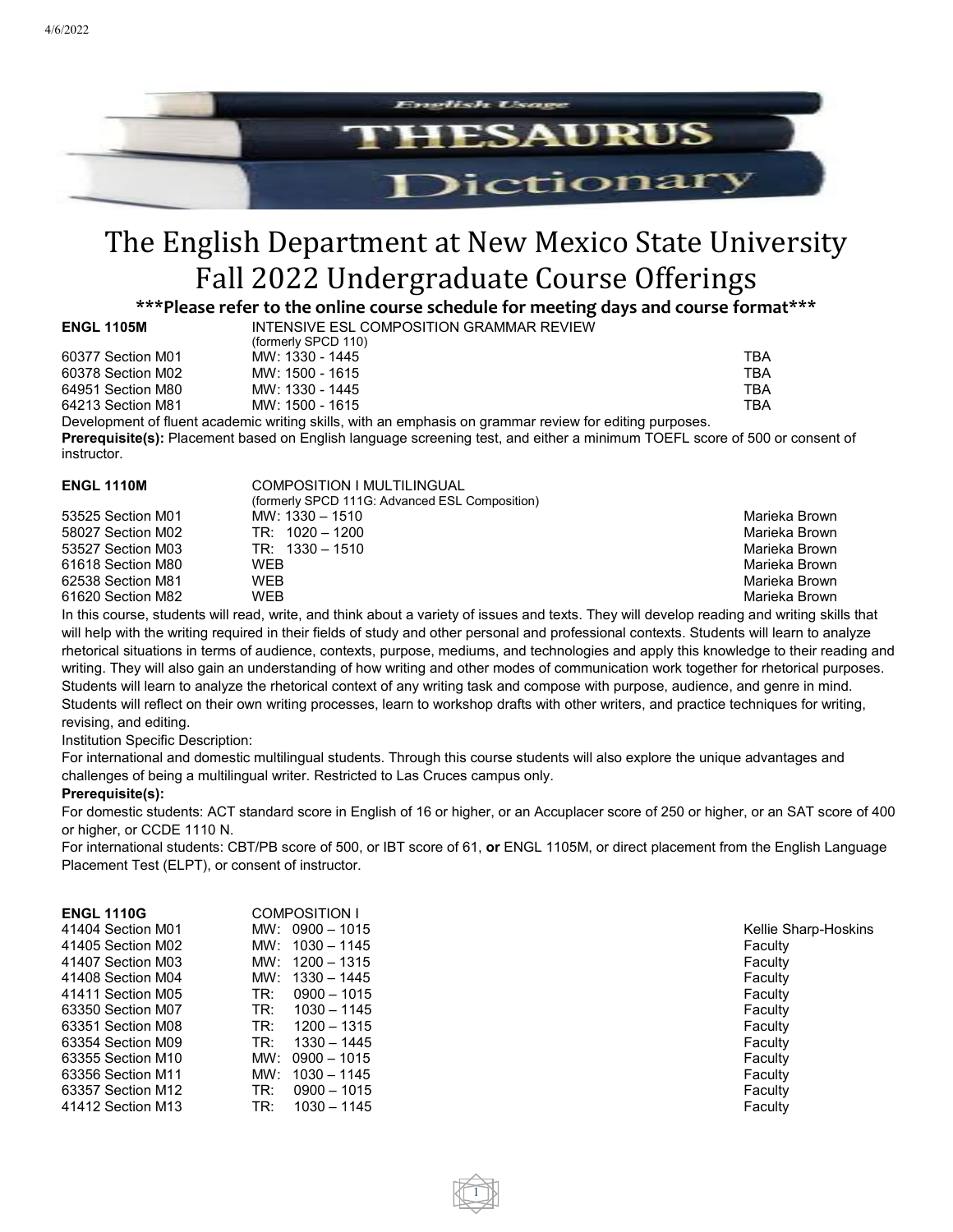| <b>ENGL 1110H</b> | COMPOSITION I HONORS |         |
|-------------------|----------------------|---------|
| 57280 Section M01 | MW: $1030 - 1145$    | Faculty |
| 59684 Section M02 | $MW: 0900 - 1015$    | Faculty |

**ENGL 1410G** INTRO TO LITERATURE

## **4 Credits (4)**

In this course, students will read, write, and think about a variety of issues and texts. They will develop reading and writing skills that will help with the writing required in their fields of study and other personal and professional contexts. Students will learn to analyze rhetorical situations in terms of audience, contexts, purpose, mediums, and technologies and apply this knowledge to their reading and writing. They will also gain an understanding of how writing and other modes of communication work together for rhetorical purposes. Students will learn to analyze the rhetorical context of any writing task and compose with purpose, audience, and genre in mind. Students will reflect on their own writing processes, learn to workshop drafts with other writers, and practice techniques for writing, revising, and editing.

**Prerequisite(s):** ACT standard score in English of 16 or higher, or an Accuplacer score 250 or higher, or an SAT score of 400 or higher or CCDE 1110 N.

| LIVUL 171VU       |                                                                                                                                         |         |
|-------------------|-----------------------------------------------------------------------------------------------------------------------------------------|---------|
| 64894 Section M02 | $TR: 0900 - 1015$                                                                                                                       | Faculty |
|                   | In this course, students will examine a variety of literary genres, including fiction, poetry, and drama. Students will identify common |         |
|                   | literary elements in each genre, understanding how specific elements influence meaning.                                                 |         |

**ENGL 1410G** INTRO TO LITERATURE Ryan Cull MW: 1500 - 1615

In this class, we will learn the basic conventions of literary genres so that we may be able to understand and enjoy literature more deeply. Since literature is inextricably linked to (and emerges from and engages with) its cultural context, we will focus on three pivotal moments in American history when the prospect of developing a more inclusive democracy was at stake: the 1850s, when unresolved debates centering on slavery foreshadowed a Civil War, the 1910s-20s when debates over imperialism and immigration led to the development of cultural pluralism, and the 1960s-1970s, when a variety of counter-cultural movements highlighted how far America still had to go in order to achieve social equality for all. We'll read fiction, poetry, slave narratives, public speeches, and cultural criticism by a variety of writers, including a few with New Mexico roots. Along the way, we will complete a number of assignments in order to refine our analytical reading and writing skills.

Note: This will be listed as a hybrid course, but, as long as covid permits, we will meet in person on campus. If we face another major covid outbreak in the fall, we may meet on zoom, at least some of the time. In either case, plan to meet twice a week during the assigned time.

## **ENGL 2130G** ADVANCED COMPOSITION

64950 Section M70 WEB Gina Lawrence This course is for students who are striving for fluency, maturity, clarity and significance in their writing. It is an intermediate writing course that builds on and refines writing skills acquired in previous courses. It focuses on non-fiction writing for the professions, business, science, technical fields, academe and/or the popular press. Short works of master writers are studied for ideas, style and structure.

| <b>ENGL 2210G</b> | PROFESSIONAL & TECHNICAL COMMUNICATION |                     |
|-------------------|----------------------------------------|---------------------|
| 64895 Section M01 | $0900 - 1015$<br>MW:                   | Faculty             |
| 64896 Section M02 | $1030 - 1145$<br>MW:                   | Faculty             |
| 64897 Section M03 | MW:<br>$1200 - 1315$                   | Faculty             |
| 64898 Section M04 | $1330 - 1445$<br>MW:                   | Faculty             |
| 64899 Section M05 | TR:<br>$0900 - 1015$                   | Faculty             |
| 64900 Section M06 | TR:<br>$1030 - 1145$                   | Faculty             |
| 64901 Section M07 | TR:<br>$1200 - 1315$                   | Faculty             |
| 64902 Section M08 | TR:<br>1330 - 1445                     | Faculty             |
| 58386 Section M09 | MW:<br>$0900 - 1015$                   | Faculty             |
| 64903 Section M10 | MW:<br>$1030 - 1145$                   | Faculty             |
| 62539 Section M11 | MW:<br>$1200 - 1315$                   | Faculty             |
| 62540 Section M12 | MW:<br>$1330 - 1445$                   | Faculty             |
| 64904 Section M13 | TR:<br>$0900 - 1015$                   | Faculty             |
| 64905 Section M14 | TR:<br>$1030 - 1145$                   | Faculty             |
| 58385 Section M15 | TR:<br>$1500 - 1615$                   | Faculty             |
| 60956 Section M16 | MW:<br>$1500 - 1615$                   | Faculty             |
| 64906 Section M17 | $1330 - 1445$<br>TR:                   | Faculty             |
| 64907 Section M18 | MW:<br>$1500 - 1615$                   | Faculty             |
| 64908 Section M19 | $1500 - 1615$<br>TR:                   | Faculty             |
| 64909 Section M40 | TR:<br>$1030 - 1145$                   | Michelle N. Granger |
| 64910 Section M41 | TR:<br>1500 - 1615                     | Michelle N. Granger |
| 62563 Section M70 | WEB                                    | Gina Marie Lawrence |
| 62562 Section M71 | WEB                                    | Gina Marie Lawrence |

2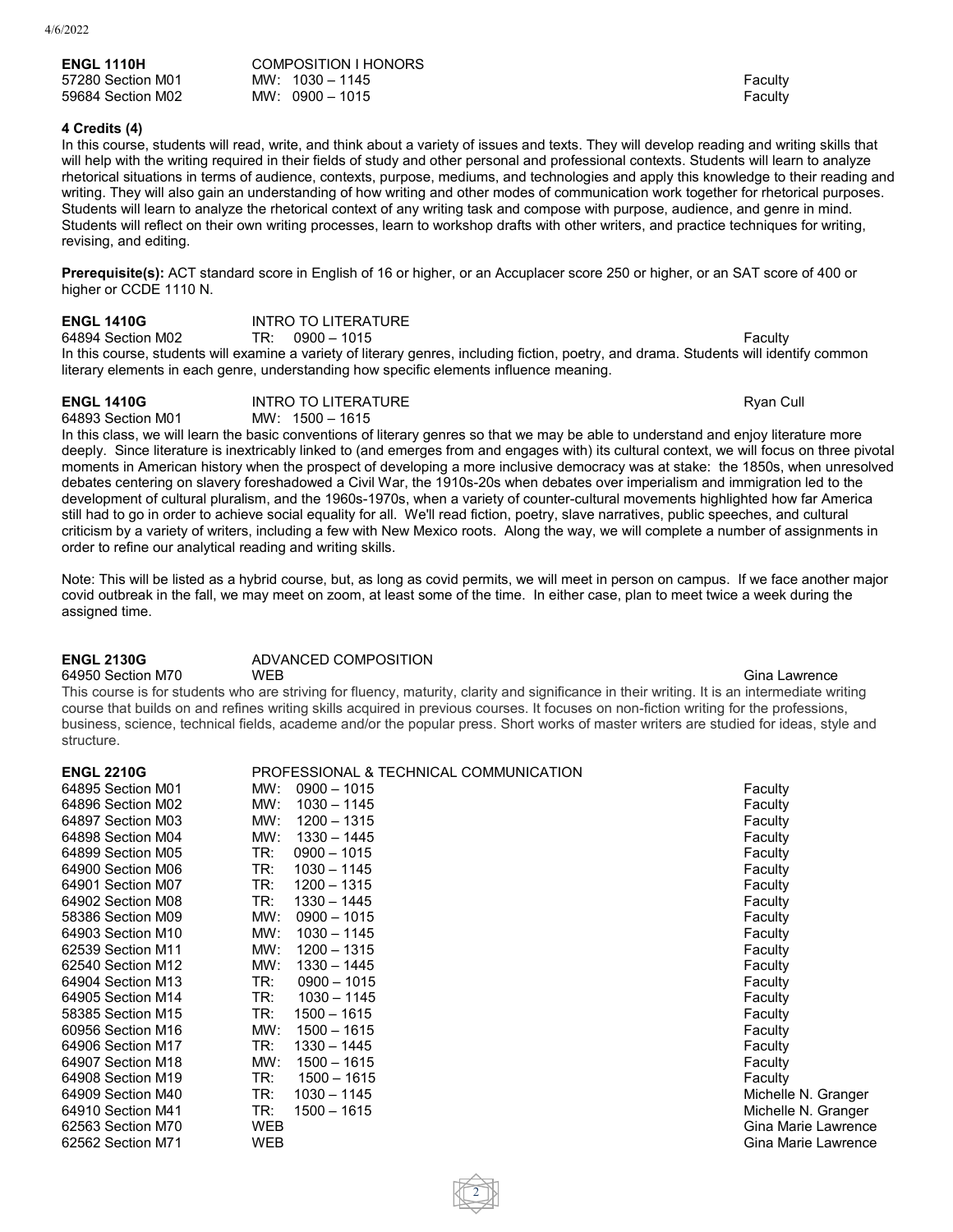| 62561 Section M72 | WEB        | Gina Marie Lawrence |
|-------------------|------------|---------------------|
| 55340 Section M74 | WEB        | Dylan H. Retzinger  |
| 58389 Section M75 | WEB        | Dylan H. Retzinger  |
| 59786 Section M76 | WEB        | Dylan H. Retzinger  |
| 64904 Section M90 | <b>WEB</b> | Facultv             |

Professional and Technical Communication will introduce students to the different types of documents and correspondence that they will create in their professional careers. This course emphasizes the importance of audience, document design, and the use of technology in designing, developing, and delivering documents. This course will provide students with experience in professional correspondence and communicating technical information to a non-technical audience. **Prerequisite(s):** Grade of C- or better in **ENGL [1110G](https://catalogs.nmsu.edu/search/?P=ENGL%201110G)** or **ENGL [1110H](https://catalogs.nmsu.edu/search/?P=ENGL%201110H)** or **ENGL [1110M](https://catalogs.nmsu.edu/search/?P=ENGL%201110M)**.

**ENGL 2210G** PROFESSIONAL AND TECHNICAL COMMUNICATION Barry Thatcher 59988 Section M77 WEB This course helps student improve their writing in technical and professional contexts. Students will learn how to initiate, plan, compose, and evaluate written communication. They will carry out these writing activities in real workplace scenarios, thus helping them understand how writing is used to carry out organizational goals, influence social relations, and develop effective and ethical uses of technology.

| <b>ENGL 2210M</b> | PROFESSIONAL & TECHNICAL COMMUNICATION FOR MULTILINGUAL |                 |
|-------------------|---------------------------------------------------------|-----------------|
|                   | <b>STUDENTS</b>                                         |                 |
| 64913 Section M01 | TR: 1500 – 1615                                         | Dylan Retzinger |

## **3 Credits (3)**

Professional and Technical Communication will introduce students to the different types of documents and correspondence that they will create in their professional careers. This course emphasizes the importance of audience, document design, and the use of technology in designing, developing, and delivering documents. This course will provide students with experience in professional correspondence and communicating technical information to a non-technical audience. NMSU specific description: In this course, students will explore the unique advantages and challenges of being multilingual writers. This course is designed for international and domestic multilingual students.

**Prerequisite:** Grade of C- or better in **ENGL [1110G](https://catalogs.nmsu.edu/search/?P=ENGL%201110G)** or **ENGL [1110H](https://catalogs.nmsu.edu/search/?P=ENGL%201110H)** or **ENGL [1110M](https://catalogs.nmsu.edu/search/?P=ENGL%201110M)**.

## **ENGL 2221G** WRITING IN THE HUMANITIES AND SOCIAL SCIENCE

 Section M01 MW: 1030 – 1145 Faculty Section M02 MW: 0900 – 1015 Faculty 64914 Section M03 **TR: 1200 – 1315** Faculty Section M04 TR: 0900 – 1015 Faculty 64916 Section M05 TR: 1030 – 1145 Faculty Section M06 MW: 1330 – 1445 Faculty Section M07 MW: 1500 – 1615 Faculty 64919 Section M08 TR: 1330 – 1445<br>64920 Section M09 TR: 1500 – 1615 Section M09 TR: 1500 – 1615 Faculty

## **3 Credits (3)**

Theory and practice in interpreting texts from various disciplines in the humanities and social sciences. Strategies for researching, evaluating, constructing, and writing researched arguments. Course subtitled in the Schedule of Classes. May be repeated up to 3 credits.

**Prerequisite(s):** Grade of C- or better in **ENGL [1110G](https://catalogs.nmsu.edu/search/?P=ENGL%201110G)** or **ENGL [1110H](https://catalogs.nmsu.edu/search/?P=ENGL%201110H)**, or **ENGL [1110M](https://catalogs.nmsu.edu/search/?P=ENGL%201110M)**.

**ENGL 2221G** WRITING IN THE HUMANITITES AND SOCIAL SCIENCE Michelle Granger

61254 Section M70 WEB

This course is designed to further students understanding of the ways in which effective writing emerges in both rhetoric and composition. Through the lens of foodways discourse (food production, preparation and consumption), we will build on the foundations of research, argumentation documentation and composition.

| <b>ENGL 2310G</b> | INTRODUCTION TO CREATIVE WRITING |         |
|-------------------|----------------------------------|---------|
| 41457 Section M01 | MW: 1030 - 1145                  | Faculty |
| 63748 Section M02 | $TR: 1200 - 1315$                | Faculty |
| 64921 Section M03 | MW: 1200 - 1315                  | Faculty |
| 64922 Section M04 | $TR: 1030 - 1145$                | Faculty |
| 41458 Section M80 | $TR: 0900 - 1015$                | Faculty |

## **3 Credits (3)**

This course will introduce students to the basic elements of creative writing, including short fiction, poetry, and creative nonfiction. Students will read and study published works as models, but the focus of this "workshop" course is on students revising and reflecting on their own writing. Throughout this course, students will be expected to read poetry, fiction, and nonfiction closely, and analyze the craft features employed. They will be expected to write frequently in each of these genres.

# **Prerequisite(s): ENGL [1110G](https://catalogs.nmsu.edu/search/?P=ENGL%201110G)** or **ENGL [1110H](https://catalogs.nmsu.edu/search/?P=ENGL%201110H)** or **ENGL [1110M](https://catalogs.nmsu.edu/search/?P=ENGL%201110M)**.

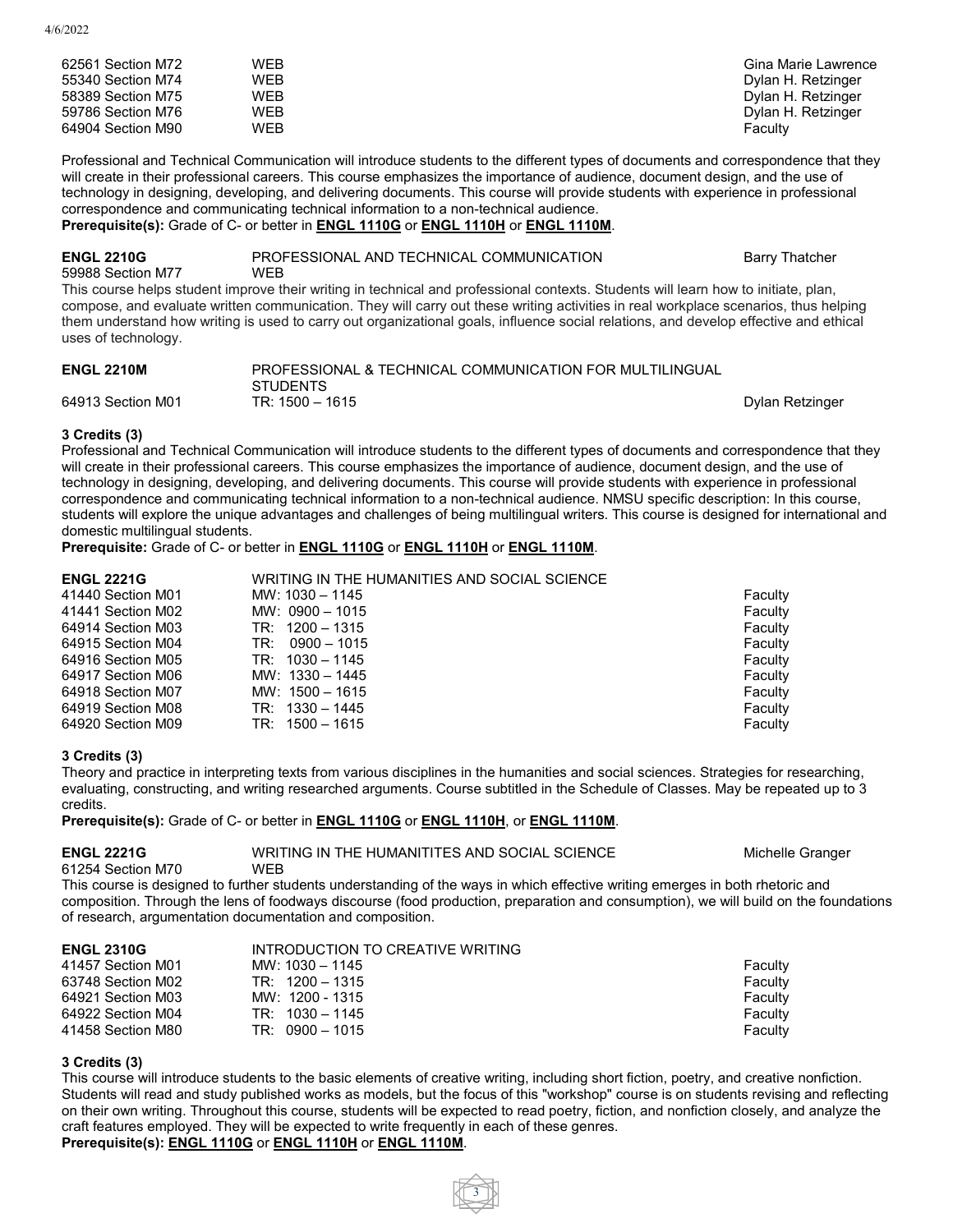# **ENGL 2382** Narrative: Principles of Story

64923 Section M01 MW: 0900 – 1015 Connie Voisine Examines the various strategies of written and visual storytelling: narrative structure and its principle components (plot, theme, character, imagery, symbolism, point of view), with an attempt to connect them to elements of contemporary forms of media expression, including screenwriting, playwriting, writing for documentaries and animation, etc. Crosslisted with: ENGL 2383. Restricted to Las Cruces campus only.

| <b>ENGL 2520G</b> | FILM AS LITERATURE |             |
|-------------------|--------------------|-------------|
| 60970 Section M01 | MW: 1630 - 1900    | Rose Conley |
| 64924 Section M02 | $TR: 1330 - 1600$  | Rose Conley |

This course is an introduction to the analysis of film as an art form and as a cultural medium. Drawing primarily from the thriller and horror genres, we will focus on learning the fundamentals of analyzing, interpreting, and evaluating film using the formal and sociocultural tools of film criticism. Along the way, we will study in depth how various filmmakers have made use of the medium of cinema throughout film history. By the end of the course, you should have all the tools you need to find, develop, articulate, and support your own critical arguments about individual films, the medium as a whole, the institutions in which it is embedded, and how all of these can and do affect an audience. **Required Text:** Bill Nichols. *Engaging Cinema: An introduction to Film Studies* (Norton, 2010)

# **ENGL 2610** SURVEY OF AMERICAN LITERATURE I

64925 Section M01 MW: 1030 - 1145 Ryan Cull Review of the Ryan Cull Ryan Cull This course surveys the development of American literature up to the Civil War era. After reading about colonization (and Native American resistance to it), we will consider New England Puritanism, the Enlightenment, Gothicism, as well as the debate over an American form of Romanticism called Transcendentalism. Throughout, we will study how these movements intersect with the literatures of slavery and abolitionism. The course will end with the Civil War. Much time will be spent examining how and why movements intersect and transition into the next. In short, this course seeks to offer a series of narratives that begin to help us see via literature why American culture became what it is today.

Note: This will be listed as a hybrid course, but, as long as covid permits, we will meet in person on campus. If we face another major covid outbreak in the fall, we may meet on zoom, at least some of the time. In either case, plan to meet twice a week during the assigned time.

# **ENGL 2620** SURVERY OF AMERICAN LITERATURE II

Jean-Thomas Tremblay This course introduces students to U.S. literary production (fiction, nonfiction, poetry, electronic literature) from the mid-nineteenth century to the present. The course asks: Who are the subjects of American literature? Who have been America's speakers, protagonists, supporting characters, or ghosts? From what standpoints have ideas of America been affirmed or contested? As they familiarize themselves with the notions of subjectivity and personhood fleshed out in U.S. literature, students investigate how authors have negotiated the legacies of slavery and colonialism as well as issues of migration and citizenship. By no means an exhaustive review of the U.S. literature of the past two centuries, this course invites students to develop arguments about literature's relation to America based on evidence derived from particularities in and patterns across texts.

# **ENGL 2640** LITERARY PRODUCTION FROM 1800 TO THE PRESENT

63533 Section M01 TR: 1200 - 1315 Tyson Stolte

This course will offer a broad survey of the literature of Britain over the last two centuries. We will explore the ways that these texts are collectively in conversation with one another, shaped by and commenting on both the works that preceded them and the social and historical moment of their own creation. Some portion of our time will therefore be dedicated to studying the historical events of the last two centuries. Because of this focus on the context of these works, we will also spend time thinking about how the major social issues of each age—industrialization, the woman question, imperialism and the British Empire—are reflected in and partially determined the texts we read. More broadly, we will read both the most canonical of works and those written by newly "rediscovered" authors, allowing us to ask questions about the process of canon formation—that is, how certain texts come to be established as works of high art while others are largely forgotten—and how cultures come to agree on what constitutes artistic quality.

# **ENGL 303** Theory and Criticism in Film, Media, and Culture: Sensation and Perception

Jean-Thomas Tremblay Students in this course acquire methods for describing, interpreting, and critiquing film, television, and multimedia art. This course focuses on theories of embodiment, from the representation and transmission of sensation and emotion to categories of perception such as illusion, hallucination, and vertigo. Working from, but moving beyond, what Linda Williams has called "body genres" (wherein the depiction of bodily excess shocks spectators into a reaction), students analyze how responses like aversion, arousal, or saturation relate to systems of domination. Aesthetic works under consideration range from popular cinema and television to avant-garde video production.

4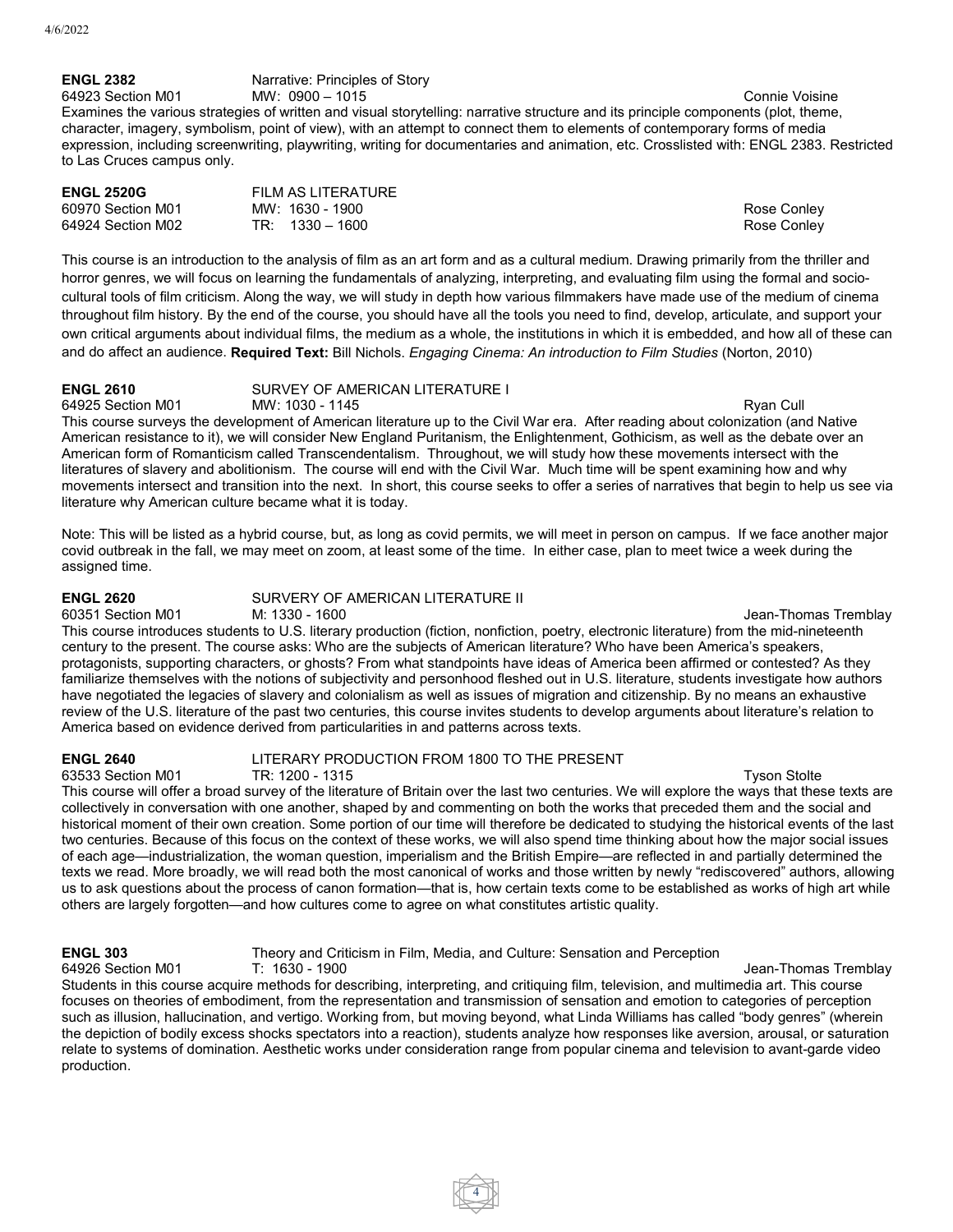| <b>ENGL 304</b>   | <b>CREATIVE WRITING: PROSE</b> |                       |
|-------------------|--------------------------------|-----------------------|
| 63608 Section M01 | T: 1330 - 1600                 | <b>Brandon Hobson</b> |

In this course, students will explore the fun parts of fiction writing. Students will experiment and complete generative, exploratory ventures into the world of fiction, honing their craft. Readings and discussion will focus on storytelling of events and situations that are exaggerated, surreal, or otherworldly, as well as narratives that present a "realistic" depiction of our world. How are such stories similar, and how are they different? We will read published stories by writers such as Angela Carter, Karen Russell, Jorge Luis Borges, Ottessa Moshfegh, Denis Johnson, Souvankham Thammavongsa, as well as fairy tales and folktales. Special emphasis will be given to individual voices, critically responding to others' work, and the revision of one's own stories. Class sessions will be used for discussion of assigned readings, writing prompts, and work in progress.

| <b>ENGL 307</b>                    | Creative Writing: Creative Nonfiction | TBD |
|------------------------------------|---------------------------------------|-----|
| 64948 Section M80<br>3 Credits (3) | <b>WEB</b>                            |     |

Introduction to creative nonfiction. Skills emphasized will include the personal voice, power of observation and reflection, advocacy, argument, and a creative, powerful use of language. Repeatable for a maximum of 9 credits.

**ENGL 310** CRITICAL WRITING

64927 Section M01 MW: 1030 – 1145 Rose Conley This course has a single central purpose: developing your ability to write effective critical essays on literature. We will explore the writing process in depth, sharpening your skills in crafting effective theses, building logical and persuasive arguments, and using literary evidence. We will concentrate equally on strengthening your reading skills while increasing your understanding of the fundamental characteristics of poetry, prose fiction, and drama. We will also work on learning how to use criticism, perform library research, and employ conventional documentation procedures.

# **Required Text**

Emile Zola. *L'Assommoir* (Oxford World's Classics, 2009)

Maryse Conde. I, *Tituba: Black Witch of Salem* (University of Virginia Press, 2009)

Ai. *Dread: poems*. (W.W. Norton & Company)

Caryl Churchill: *Churchill Plays: 1 Owners; Traps; Vinegar Tom; Light Shinning in Buckinghamshire; Cloud Nine* (Contemporary Dramatists)

The works of Charlotte Perkins Gilman, Edgar Allan Pe, Robert Browning, and Angela Carter are available online, and links to the websites will be made available via Canvas.

**ENGL 326/GNDR 350** Cultural Identity and Representation Across the Media Kerry Banazek<br>64928 Section M01 MW: 1030-1145

64928 Section M01 This interdisciplinary course invites consideration of complex relationships between representation and culture. We'll foreground the slipperiness of identity. Among other things, we'll address questions, histories, and performances related to nationality, race, ethnicity, gender, sexuality, class, dis/ability, and religious affiliation. We'll examine dynamic and static images, soundscapes, and various kinds of language. We'll talk about the cultural function of stereotypes. We'll also talk about specific image production technologies and how the infrastructure of a media industry can support (or hinder) community development. Students should expect the thought work of this class to be supported by regular class discussion, hands-on production exercises, and opportunities to get credit for independent research guided by their own interests. Discussions for this hybrid class will typically be accessible synchronously online (over Zoom). Some media production exercises are scheduled that are easier to complete or enjoy in-person. The instructor is committed to ensuring accessibility of the course; please email [kbanazek@nmsu.edu](mailto:kbanazek@nmsu.edu) if you have any format questions.

**ENGL 327V** SHAKESPEARE AROUND THE GLOBE SHAKESPEARE AROUND THE GLOBE 64929 Section M01 MW: 0900 – 1015

Many of Shakespeare's plays were first performed at London's Globe Theater four hundred years ago; they remain the most frequently performed plays around the globe today and the most frequently adapted for the silver screen. This course focuses on post-1980 Hollywood movie versions of Shakespeare's plays and prior landmark adaptations around the world. How do these plays continue to speak to us through the media of film? Written for broad audiences in a rapidly changing world, Shakspeare's plays have continued to serve as vehicles of debate and catalysts for change in the modern era, from the use of *The Merchant of Venice* to indict western anti-Semitism before World War II to the use of *Othello* to argue for civil rights in the U.S. and oppose apartheid in South Africa and *Richard III* to explore authoritarianism during the Arab Spring. The course will explore how Shakespeare's plays and their screen adaptations represent race, gender, sexuality, and social injustice across cultures and time periods. Films we will consider range from Akiro Kurosawa's *Throne of Blood* (1957) to Joel Coen's *Macbeth* (2021), Grigori Kozintzev's *Hamlet* (1964) to Vishal Bhardwaj's *Haider* (2014). Sustained attention will be given both to the historical and cultural contexts in which these plays were written and to how the films adapting them speak to their own times.

**ENGL 328V** LIT-SCI FCTN/FANTASY **The CONSTANT STATE SETS** Tyson Stolte 62542 Section M01 TR: 1500 – 1615

62542 Section M01 This class will explore the beginnings of science fiction in English, reading both classic texts and works that are now long forgotten. Beginning in the nineteenth century, we will read stories and novels by such authors as Mary Shelley, Edgar Allan Poe, Jane Webb Loudon, Edward Bulwer-Lytton, H. G. Wells, M. P. Shiel, and Charlotte Perkins Gilman in order to try to understand what factors led to the rise of science fiction, what these works can tell us about the role fiction played in the cultures of the nineteenth and early twentieth centuries, and why science fiction continues to enjoy such vast popularity today.

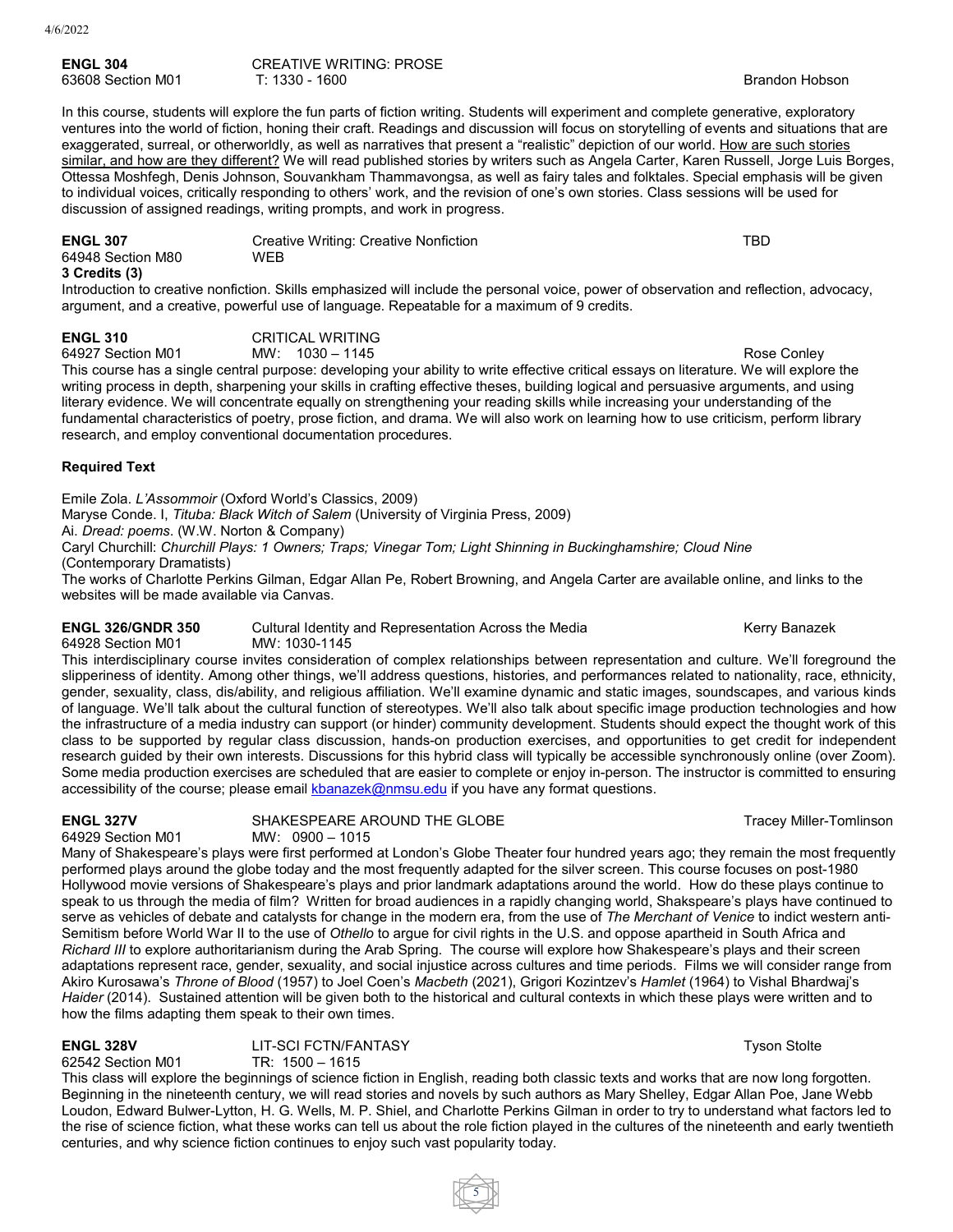### **ENGL 356** FORM AND TECHNIQUE IN POETRY<br>64930 Section M01 **TR:** 0900-1015 64930 Section M01 TR: 0900-1015 TBA

This course is an exploration of writing in established, evolving, and invented forms. You will direct language through the "sieves and sleeves" of the haiku and haibun, the sonnet, the prose poem, the ghazal, and the sestina. We will also do a couple of procedural poems, including a walking poem, and experiment with constraints, such as the lipogram. Expect to complicate your notion of what "form" is. These critical, challenging, and energetic forms for contemporary poets provide an opportunity to explore some historical and theoretical overviews of English prosody in traditional poetic meters, syllabic measures, rhyme patterns, or stanzaic patterns. However, we will also look at modern and contemporary updates or innovations made to these forms. Weekly written assignments and selective workshops will deepen your understanding and appreciation of traditional forms. Some of the projects will require you to write original poems based on exercises. Poets we will read include Agha Shahid Ali, John Ashbery, Matsuo Bashō, Charles Baudelaire, Elizabeth Bishop, Gwendolyn Brooks, Anne Carson, Linh Dinh, Cathy Park Hong, Haryette Mullen, D.A. Powell, and Louis Zukofsky, among many others.

| <b>ENGL 363</b>   | CHILDREN'S AND YOUNG ADULT LITERATURE |                                                                                                                                  |               |
|-------------------|---------------------------------------|----------------------------------------------------------------------------------------------------------------------------------|---------------|
| 46476 Section M01 | TR: 1030-1145                         |                                                                                                                                  | Rose Conley   |
| 64946 Section M70 | TBA                                   |                                                                                                                                  | Michelle Nico |
|                   |                                       | A comparative study of literature for young (K-12) readers. Beginning with historical texts and oral literature we can track the |               |

A comparative study of literature for young (K-12) readers. Beginning with historical texts and oral literature we can track the lineage of children's literature while considering the values for reading today. With an emphasis on critical evaluation of contemporary texts, we will look through the lenses of both, literary criticism and pedagogical significance.

| <b>ENGL/GNDR 380V</b>                     | <b>WOMEN WRITERS</b> |             |
|-------------------------------------------|----------------------|-------------|
| 40597 Section M01                         | TR: 1330 – 1445      | Rose Conley |
| <b>Course Description and Objectives:</b> |                      |             |

This course addresses women's contributions to literature, and, crucially, their ways of doing so, as they work within a strikingly diverse number of literary forms, styles, and genres. We will explore what it means to approach and attempt to understand a course subject as broad as "women writers."

Our course readings further address diversity among women writers and often focus on representations of issues international in scope, a focus that seeks to enable an understanding of the various factors that, within the 20<sup>th</sup> and 21<sup>st</sup> centuries, have worked to create the world we live in: social movements and institutions; historical changes and trends; religious, sexual, domestic, racial, gender, tribal, and international complexities and conflicts.

More generally, this course and its texts address the issue of women's roles within movements of social change. What does it mean when women, as writers and active agents within their own cultures, contribute commentary on and artistic representations of their societies and the events and changes within them?

Course objectives also include strengthening students' writing, reading comprehension, and critical thinking skills.

## **Required Texts**:

Online Text: Charlotte Perkins Gilman, "The Yellow Wallpaper" Octavia E. Butler, *Fledgling*, Grand Central Publishing 2005 Carmen Maria Machado, *In the Dream House: A Memoir*, Graywolf 2019 Duong Thu Huong, *Novel Without a Name*, Penguin 1995 Fay Weldon, *The Fat Woman's Joke*, Flamingo 2003 Shulamith Firestone, *Airless Spaces*, Semiotext(e) 1998 Buchi Emecheta, *The Joys of Motherhood*, Pearson 2008

| <b>ENGL 404</b>   | User Experience and Assistance |
|-------------------|--------------------------------|
| 64945 Section M70 | TBA                            |
| 3 Credits (3)     |                                |

Includes theories and discussions of users, usability, accessibility, disability, design, embodiment, and ethics to prepare students to understand, write for, and collaborate with users and audiences in technical and professional communication contexts.

**ENGL 405** CHAUCER Liz Schirmer 60356 Section M01 TR: 0900-1015

In this course, we will undertake an intensive study of Geoffrey Chaucer's *Canterbury Tales*. Chaucer has long been celebrated as the "Father of English Poetry," and his *Tales* are the foundational work of the English literary canon. That's why his course is a requirement for many English majors. But Chaucer himself, of course, didn't know any of that. He was working in an upstart language in a culturally mixed urban environment, trying to invent a new kind of literary "making". We will find the *Canterbury Tales* invoking and troubling boundaries of all kinds: between male and female, English and French, East and West, author and reader, human and animal, this world and the next. How are these Chaucerian borderlands like, and unlike, our own? To help us think about that question, we will end the semester with *Telling Tales*, Patience Agbabi's 2014 adaptation of the *Canterbury Tales*, as well as with selections from the Gatwick Detainee Welfare Group's collection of *Refugee Tales*.



**Suban Nur Cooley** 

Michelle Nicole Granger